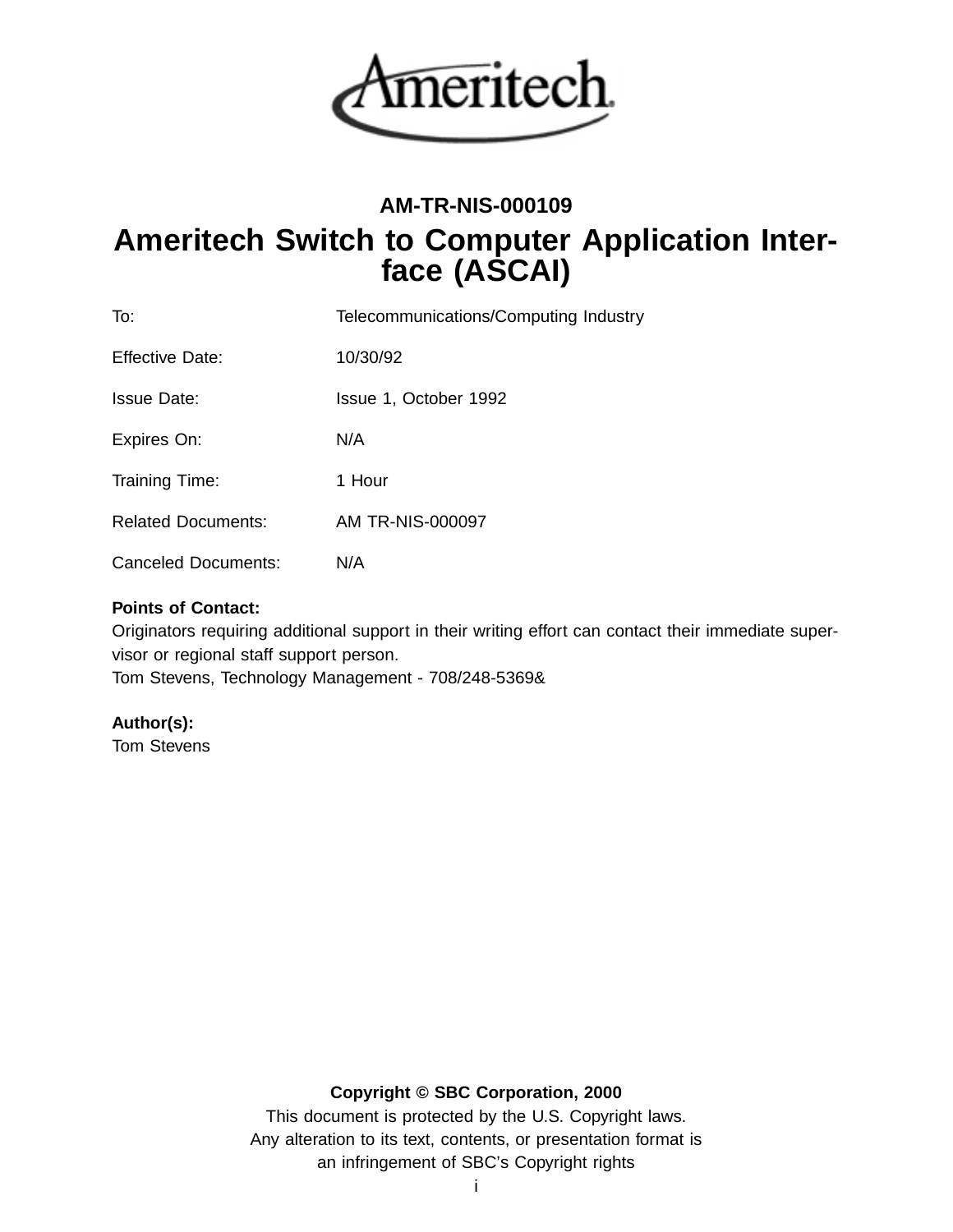| <b>SBC Practice</b> |  |
|---------------------|--|
|---------------------|--|

#### **Table of Contents**

| 1. | <b>PURPOSE</b>                                          |                             |                |  |  |
|----|---------------------------------------------------------|-----------------------------|----------------|--|--|
| 2. | <b>GENERAL</b>                                          |                             |                |  |  |
| 3. | <b>TRANSPORT OF SERVICE</b>                             |                             |                |  |  |
| 4. | DATA CIRCUIT-TERMINATING EQUIPMENT (DCE) SPECIFICATIONS |                             |                |  |  |
| 5. | SUPPLEMENTAL INFORMATION                                |                             |                |  |  |
|    | 5.1.                                                    | Clarifications              | $\overline{4}$ |  |  |
|    | 5.2.                                                    | X.25 Transport              | 6              |  |  |
|    | 5.3.                                                    | <b>Application Services</b> | 8              |  |  |
| 6. | <b>REFERENCES</b>                                       |                             | 8              |  |  |
|    | 6.1.                                                    | <b>Primary References</b>   | 8              |  |  |
|    | 6.2.                                                    | <b>Secondary References</b> | 9              |  |  |

# **Copyright © SBC Service, Inc. 2000**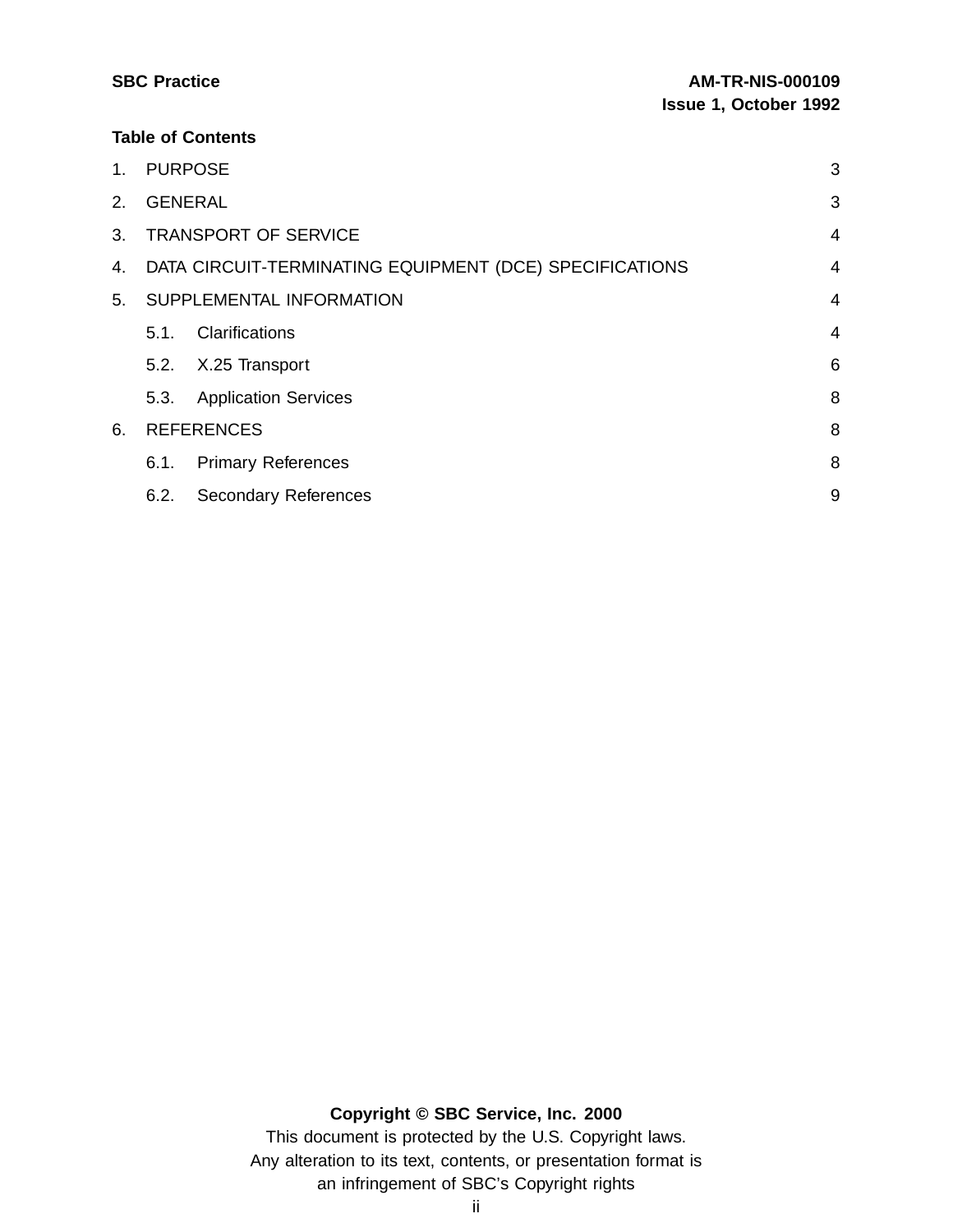### **TECHNICAL REFERENCE NOTICE**

This Technical Reference is published by Ameritech to provide a technical description of the Ameritech Switch to Computer Application Interface (ASCAI).

Ameritech reserves the right to revise this document for any reason including, but not limited to, conformity with standards promulgated by various agencies, utilization of advances in the state of the technical arts, or the reflection of changes in the design of any equipment, techniques or procedures described or referred to herein.

**AMERITECH MAKES NO REPRESENTATION OR WARRANTY, EXPRESS OR IMPLIED, WITH RESPECT TO THE SUFFICIENCY, ACCURACY, OR UTILITY OF ANY INFORMATION OR OPINION CONTAINED HEREIN. AMERITECH EXPRESSLY ADVISES THAT ANY USE OF OR RELIANCE UPON THIS TECHNICAL REFERENCE IS AT THE RISK OF THE USER AND THAT AMERITECH SHALL NOT BE LIABLE FOR ANY DAMAGE OR INJURY IN-CURRED BY ANY PERSON ARISING OUT OF THE SUFFICIENCY, ACCURACY, OR UTILITY OF ANY INFORMATION OR OPINION CONTAINED HEREIN.**

This document is not to be construed as a suggestion to any manufacturer to modify or change any of its products, nor does this document represent any commitment by Ameritech, or any Ameritech operating company (AOC) to purchase any product whether or not it provides the described characteristics.

Ameritech does not recommend products, and nothing contained herein is intended as a recommendation of any product to anyone.

Nothing contained herein shall be construed as conferring by implication, estoppel, or otherwise any license or right under any patent, whether or not the use of any information herein necessarily employs an invention of any existing or later issued patent.

Ameritech reserves the right not to offer any or all of these services and to withdraw any or all of them at any future time.

With respect to services offered pursuant to tariff, however, the terms and conditions of the service offering are determined by the tariff itself and applicable laws and regulations.

Document may be ordered from Ameritech by contacting the Document Order Center at (847) 248-4324.

#### **Copyright © SBC Service, Inc. 2000**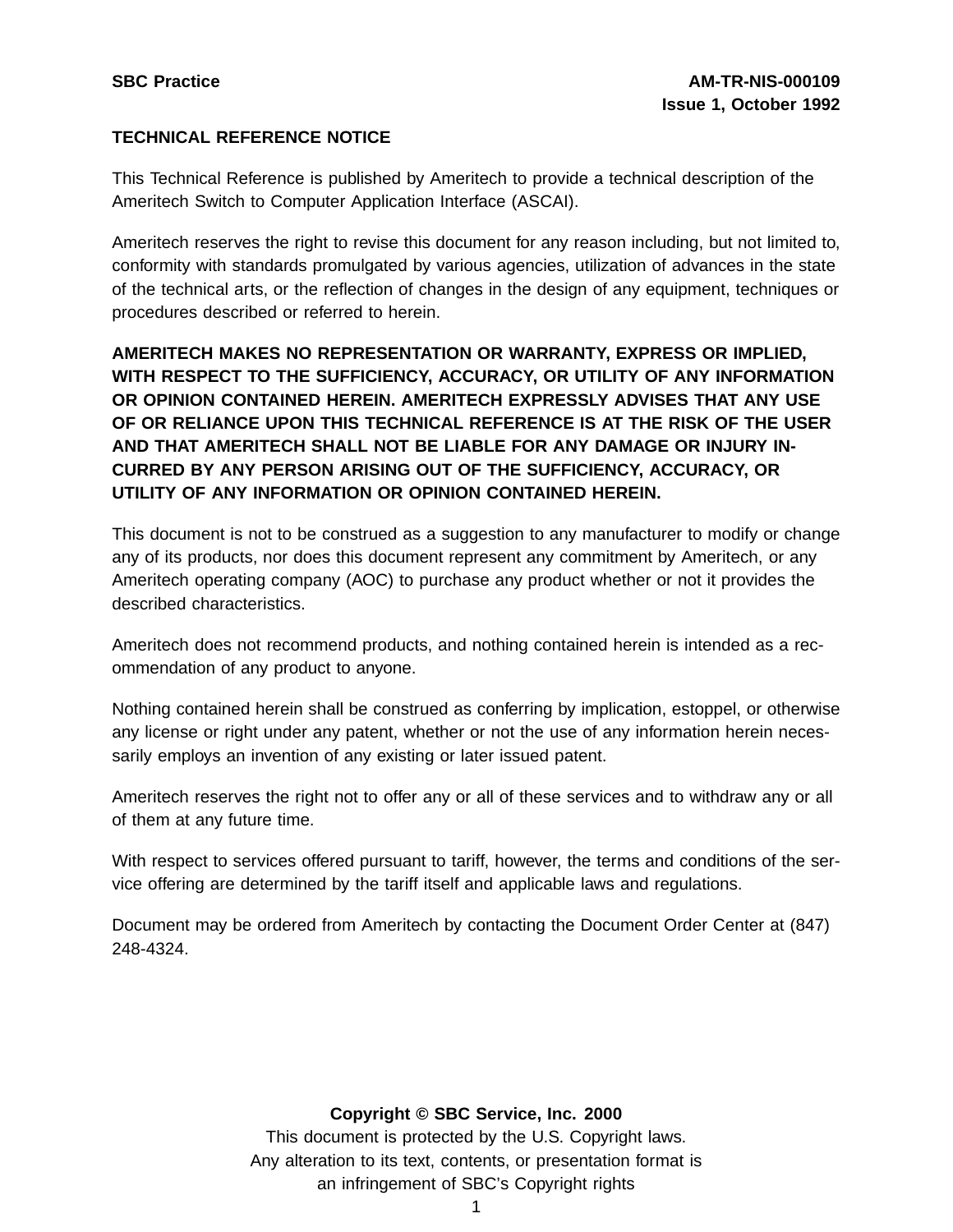# **Copyright © SBC Service, Inc. 2000**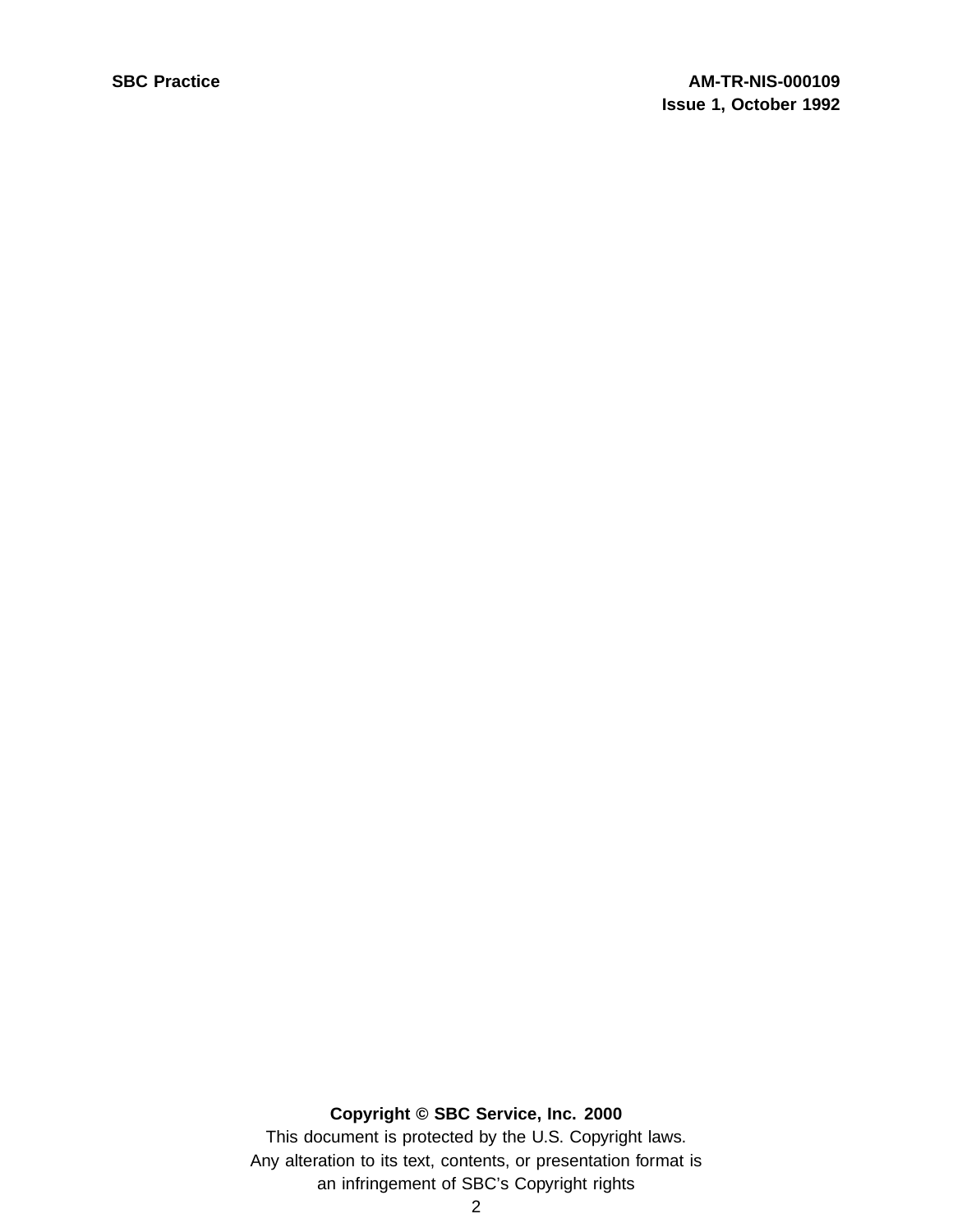## **1. PURPOSE**

This document provides a technical description of the network interface specification for Ameritech Switch to Computer Application Interface (ASCAI) service, which is based on Northern Telecom DMS-100 CompuCALL BCS34. It should be noted that Network Interface Specification, AM TR-NIS-000097, is based on CompuCALL BCS33.

### **2. GENERAL**

The Ameritech Switch to Computer Application Interface (ASCAI) service supports applications that require the uniform exchange of application process information between the telecommunications network environment (i.e., digital telephone switching system) and a client's data processing environment (i.e., main frame/mini-computer).

the ASCAI service provides Telco administrable, client specific call event messages that are logically associated with the clients central office-based Automatic Call Distribution (ACD)/Centrex services. These switch-originated call event messages are processed by the client's computer and call management software to perform various data communications, telecommunications and/or administrative functions.

The ASCAI service also supports service request messages which are sent from the client's computer to the serving switch. These services request messages initiate switching functions within the digital switch that are associated with the client's ACD/Centrex service. These ASCAI call event and service request message sets offered by Ameritech, when used in conjunction with the appropriate client call management and business application software, facilitate the following enabled services:

- Coordinated Voice and Data
- Call Redirection
- Computer Assisted Call Transfer/Conference
- Computer Assisted Dialing

These enabled services are described in the referenced network interface specification.

With respect to the ISO/OSI model, ASCAI utilizes the Remote Operation Service Element (ROSE) Application Layer, ISO 9072-1/9072-2, which provides a method of transporting information between the serving switch application process and the client computer application process. This network interface specification will serve as the model to assist in the development of client call management and business application software, utilizing ROSE protocol.

# **Copyright © SBC Service, Inc. 2000**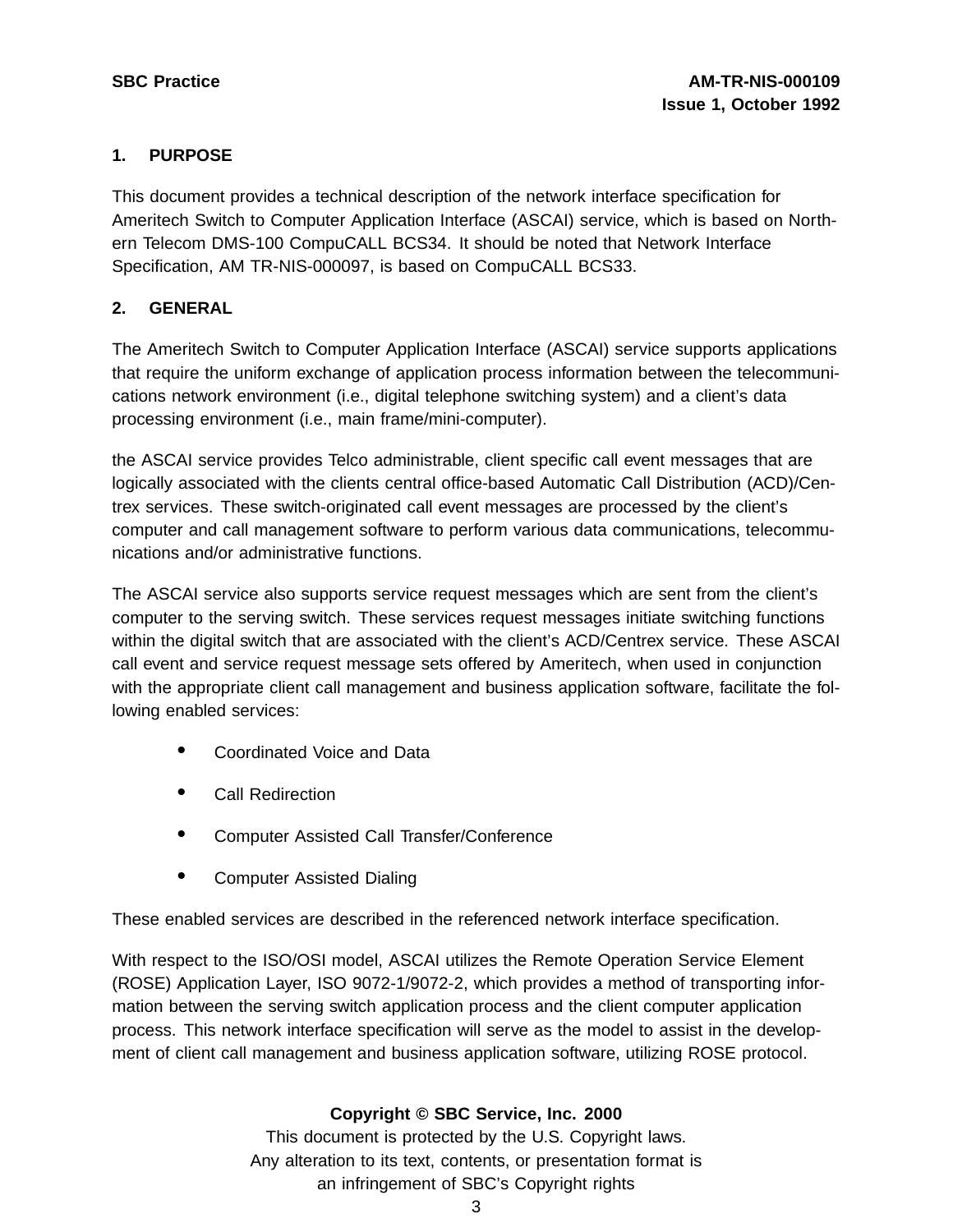The Northern Telecom Network Interface Specification NIS-Q218, Release 03.02, July 1992, CompuCALL Interface Specification (See Reference 1 of Section 6.1), as supplemented in Section 5 of this document, constitutes the definition of the ASCAI service and the generic requirements of the equipment supporting this service. It is anticipated over time that the ASCAI Network Interface Specification may evolve to reflect progress toward developing an industry standard.

# **3. TRANSPORT OF SERVICE**

The ASCAI service is transported to the client's premise over a four-wire, private line facility which is suitable 9600 bps or 56 Kbps digital transmission. These interfaces are specified as follows:

- 04DU5-96 Interface type (See Reference <sup>1</sup> of Section 6.2)
- 04DU5-56 Interface type (See Reference <sup>1</sup> of Section 6.2)

# **4. DATA CIRCUIT-TERMINATING EQUIPMENT (DCE) SPECIFICATIONS**

The ASCAI service is transmitted to the client's premises using a digital data service. The transmission rate for this service is not to exceed 56 Kbps. the client should terminate their four-wire, private line ASCAI facility on data circuit-terminating equipment (DCE) that supports the recommended transmission rate of 9600 bps. The DCE specifications for the ASCAI service is as follows:

- Digital Data Service Channel Interface @ <sup>9600</sup> bps\* (\* ASCAI service receives its synchronization from an external network Stratum 1 source. All client DCE equipment should be set to the slave timing mode, with respect to the network.) (See Reference 2 of Section 6.2)
- Digital Data Service Channel Interface @56 Kbps\* (\* ASCAI service receives its synchronization from an external network Stratum 1 source. All client DCE equipment should be set to the slave timing mode, with respect to the network.) (See Reference 2 of Section 6.2)

# **5. SUPPLEMENTAL INFORMATION**

#### **5.1. Clarifications**

This section clarifies any notable discrepancies or inconsistencies of terms, definitions, and procedures between the referenced Northern Telecom (NT) Network Interface Specification (NIS) document and Ameritech's interpretation of the ASCAI service.

# **Copyright © SBC Service, Inc. 2000**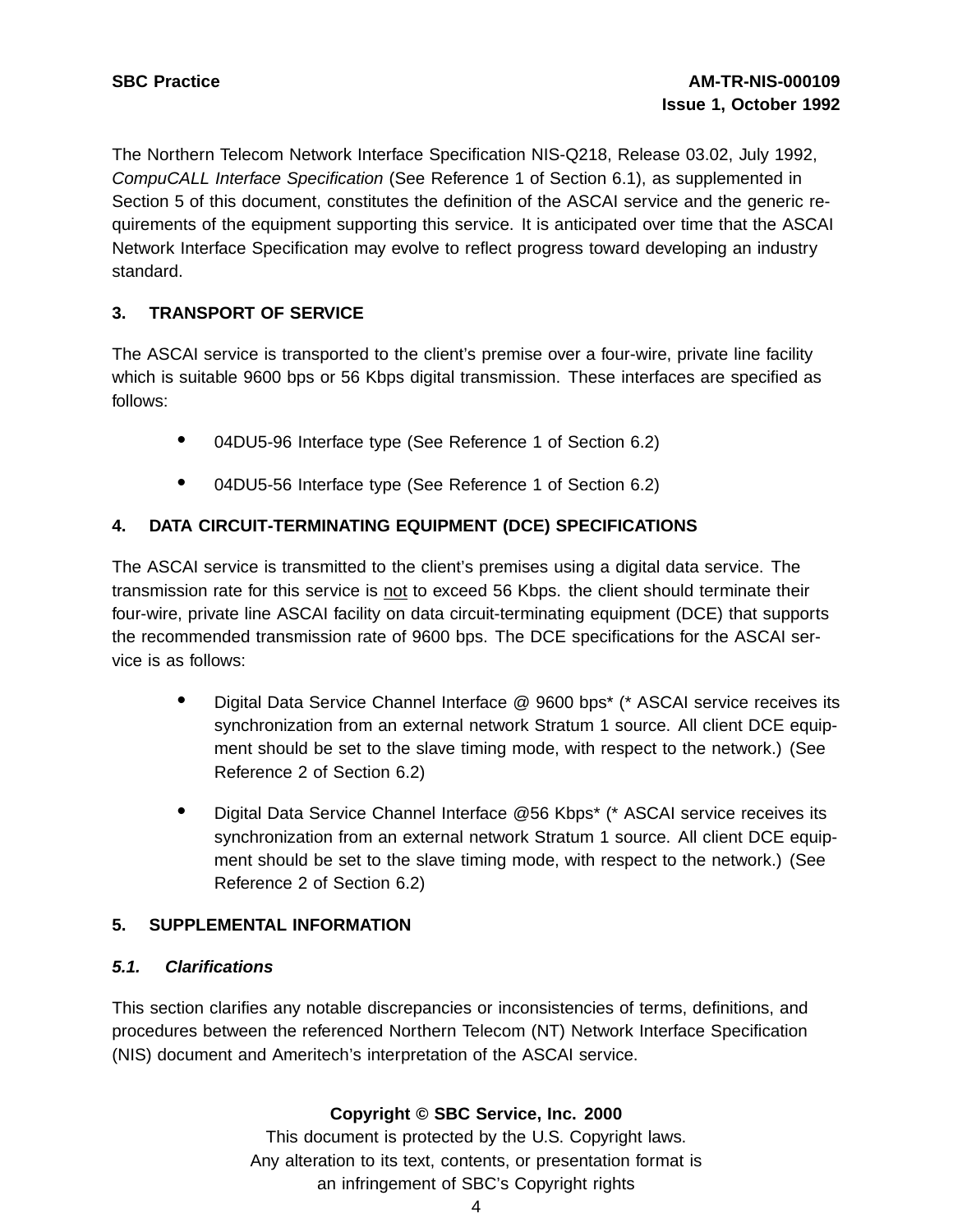- 1. In the referenced NT NIS document, the term "CompuCALL" is synonymous with and should be referred to as Ameritech Switch to Computer Application Interface (ASCAI).
- 2. The following CompuCALL Application Services referenced in the NT NIS document are synonymous with and should be referred by their respective Ameritech SCAI Services also listed below.

CompuCALL Application Services Coordinated Voice And Data Delivery Call Redirection Computer Assisted Signaling Computer Assisted Signaling

**ASCAI Services** Coordinated Voice and Data Call Redirection Computer Assisted Call Transfer/Conference Computer Assisted Dialing

It should be noted that two ASCAI services listed above are offered by utilizing the service functionality of a single CompuCALL application service; Computer Assisted Signaling. Table 5.1 Illustrates the CompuCALL messages which are associated with ASCAI services, such as Computer Assisted Call Transfer/Conference and Computer Assisted Dialing.

Table 5.1 - CompuCALL/ASCAI Association

|           | <b>ASCAI Services</b> |                     |                     |                     |  |  |
|-----------|-----------------------|---------------------|---------------------|---------------------|--|--|
|           | Coordinated           | Call                | Computer Assisted   | Computer Assisted   |  |  |
|           | Voice and Data        | Redirection         | Call Transfer/      | Dialing             |  |  |
|           |                       |                     | Conference          |                     |  |  |
| CompuCALL | DV-CALL-OFFERED-U     | DV-CALL-RECEIVED-C  | DV-ADD-PARTY        | DV-MAKE-CALL        |  |  |
| Messages  | DV-CALL-OUEUED-U      | DV-CALL-REDIRECT    | DV-TRANSFER-PARTY   | DV-CALL-RELEASED-U* |  |  |
|           | DV-CALL-RELEASED-U    | DV-CALL-OFFERED-U*  | DV-DROP-PARTY       |                     |  |  |
|           | DV-CALL-ANSWERED-U    | DV-CALL-QUEUED-U*   | DV-CONFERENCE-PARTY |                     |  |  |
|           |                       | DV-CALL-RELEASED-U* | DV-CALL-OFFERED-U*  |                     |  |  |
|           |                       | DV-CALL-ANSWERED-U* | DV-CALL-QUEUED-U*   |                     |  |  |
|           |                       |                     | DV-CALL-RELEASED-U* |                     |  |  |
|           |                       |                     | DV-CALL-ANSWERED-U* |                     |  |  |

- 3. ASCAI service is not offered over an interface from data unit to data unit, as shown in NT NIS-Q218, Volume 1, Chapter 2, Figure 1-2.1, CompuCALL X.25 Switch Interface. The ASCAI service is offered to the client's premises over a dedicated, four-wire, private line facility and terminated to the client's data unit. Figure 5.1, ASCAI X.25 Switch Interface, illustrates the manner in which this service will be transported and offered by Ameritech.
- 4. In reference to Volume 1, Chapter 1, Figure 1-1.1, OSI Reference Model used by CompuCALL, ASCAI Application Services reside in the OSI Application Layer (Layer 7)

# **Copyright © SBC Service, Inc. 2000**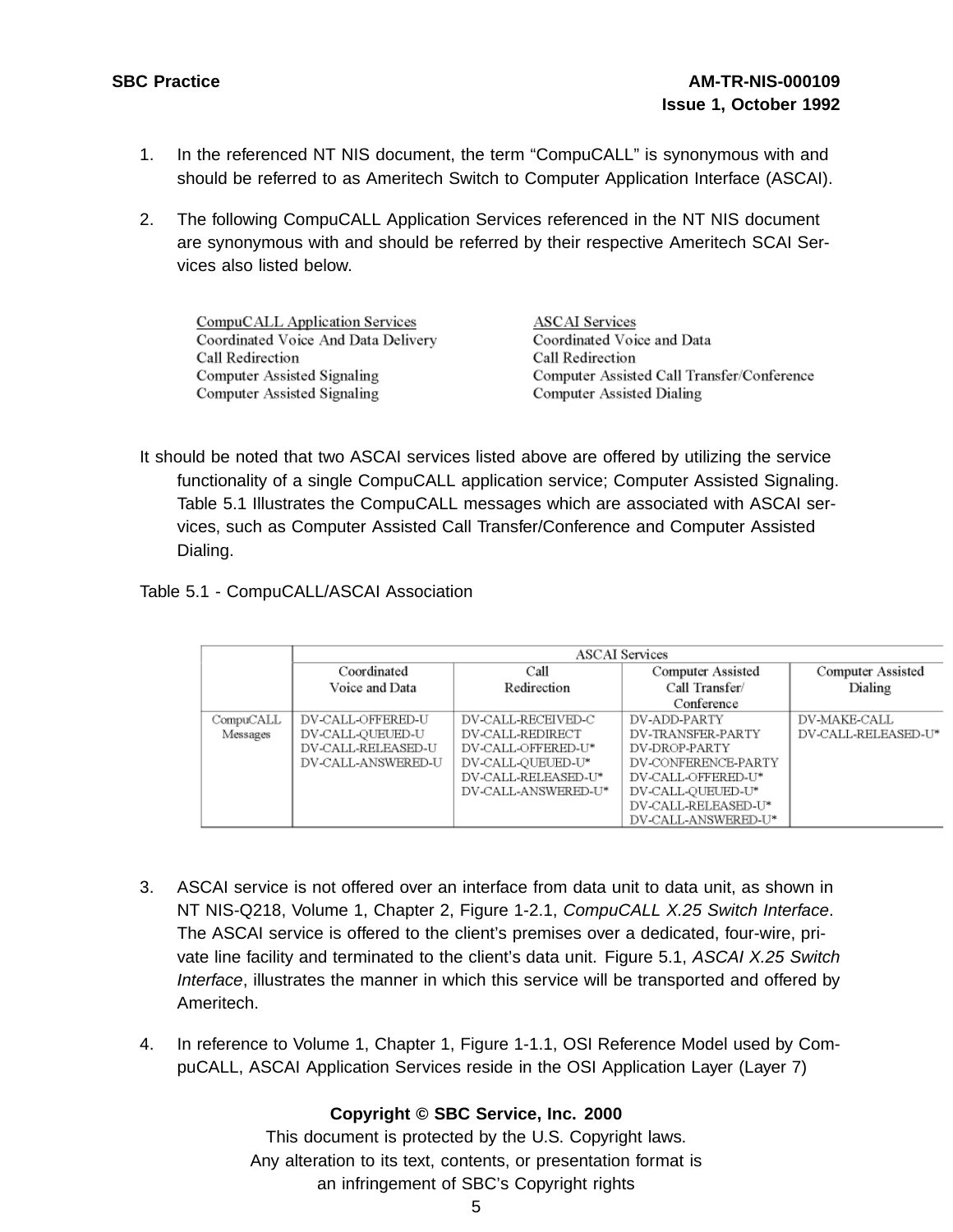exclusively. The Presentation Layer (Layer 6) is partially implemented since the ASCAI messages are encoded and decoded using internal switching system software whose implementation is based on ASN.1 Notation. The Session and Transport Layers are not currently used by ASCAI.



Figure 5.1 - ASCAI X.25 Switch Interface

# **5.2. X.25 Transport**

This section clarifies or supplements reference discrepancies of NT NIS-Q218, Volume 2, Chapter 1. X.25 Transport, which differ from the way in which Ameritech interprets the ASCAI service. All references in this section are with respect to the NT NIS-Q218, Release 03.02, July 1992 document.

- 1. The standard X.25 Call Request packet format is used to set up a Switched Virtual Circuit (SVC) for ASCAI. A field breakdown of the packet layout can be found in ISO/IEC 8208, 1984. The serving switch requires this Call Request packet from the client's host to contain a call User Data field with the first four octets of information identified as the PROTOCOL subfield. The value associated with the octets in the PROTOCOL subfield are defined by Ameritech in negotiation with the client.
- These values are then data-filled in the serving switch. Each octet value in the PROTOCOL subfield may range from 0 to 255. The first four octets of the call User Data in the Call Request packet from the client host must be identical to the negotiated PROTOCOL subfield octet values for the call to be accepted by the serving switch. If not identical, the call request will be rejected.

# **Copyright © SBC Service, Inc. 2000**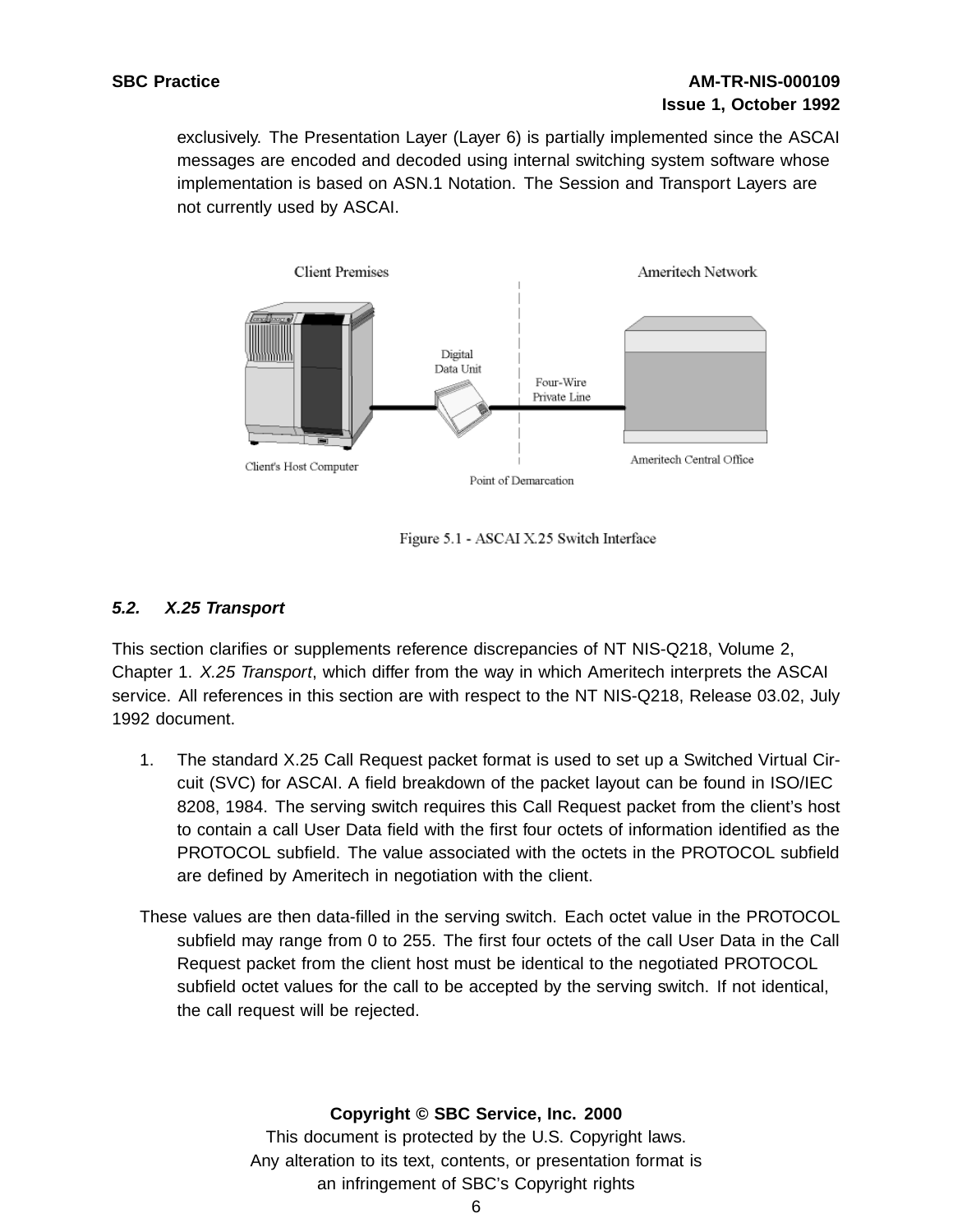- 2. In reference to Volume 2, Chapter 1, Section 1.6, User facility Options for Compu-CALL, since Ameritech does not plan to offer ASCAI as a packet switched service at this time, options such as Delivery Confirmation, Extended Packet Sequence Numbering and End-to-End Transit Delay Negotiation will not be used.
- 3. In reference to Volume 2, Chapter 1, Section 1.7, Normal Procedures (first bullet item), if the first data packet is not a DV-APPL-LOGON ASCAI message, the serving switch will return a REJECT with a reason of "unrecognized operation." If the first ASCAI message is a DV-APPL-LOGOFF, a RETURN-ERROR message with a reason of "Not-Logged-On" will be returned by the serving switch. In either of these cases, the serving switch will not send a Clear-Request message (i.e., existing X.25 connection is not terminated).
- Another notable point, with respect to *Normal Procedures* (third bullet item), is if the client host does not release the SVC after logoff, the serving switch will take no action.
- 4. In reference to Volume 2, Chapter 1, Section 1.7, Abnormal Procedures (fourth bullet item), just prior to a serving switch routine maintenance busy function, a Clear-Request message is sent to the client host switch which takes down the SVC, thus terminating the X.25 connection and the application session if it is active. Until the serving switch is restored to service, Layer 3 will not be established to receive messages.
- Also in reference to Abnormal Procedures (fifth bullet item), the following information provides responses to various Application session anomalies:
	- <sup>A</sup> **Reset** will cause all data and interrupt packets in each direction of the network to be removed. All subsequent data packet sequence numbers transmitted across the ASCAI interface in either direction will start from "0", in order to keep Layer 2 in synchronization.
	- <sup>A</sup> **Restart** will cause Layer <sup>2</sup> to be dropped and then brought up again. All layers reestablish the session.
	- <sup>A</sup> **REJECT** occurring on Layers <sup>2</sup> and <sup>3</sup> will cause the serving switch to clear or retransmit up to the number of times specified in the datafill.
	- An **LAPB** link failure will clear Layers <sup>3</sup> and higher. The client must reestablish the session.
	- One last point with respect to **Abnormal Procedures** (sixth bullet item), if a Clear-Indication X.25 message is received by the serving switch during

#### **Copyright © SBC Service, Inc. 2000**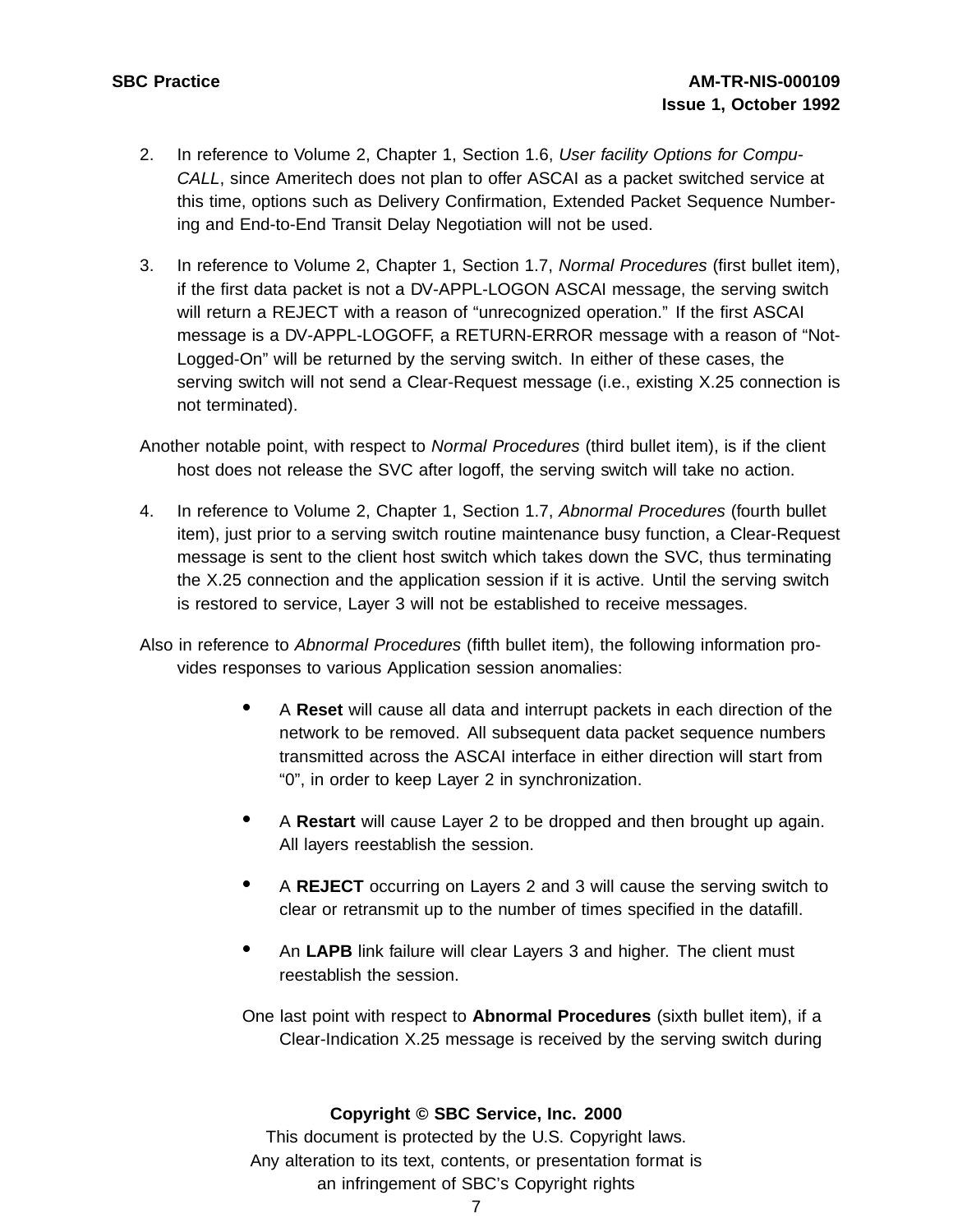an active Application session, the serving switch will then confirm the clear and terminate the X.25 connection and Application session.

#### **5.3. Application Services**

This section clarifies or supplements reference discrepancies of the NT NIS-Q812, Volume 3, Common Application Services and Volume 4, Application Service Functions. All references in this section are with respect to the NT-NIS-Q812, Release 03.02, July 1992 document.

- 1. In references to Volume 3, Chapter 1, Section 1.0, Session Management, Ameritech will negotiate the ASCAI message set and Service Profile subscription with the client, to satisfy their requirements.
- 2. In reference to Volume 3, Chapter 1, Section 1.1.1.1, DV-APPL-LOGON, the values of the following attributes of the logon message, DV-APPL-LOGON will be provided to the client by Ameritech at the time of service order negotiation:
	- NetworkNodeID
	- ServiceID
	- ServiceVersion
	- BusinessGroupID

The client must provide the Password and Application ID attributes to Ameritech. However, it should be noted that the Password can only be assigned and changed by Ameritech via service order.

3. In reference to Volume 4, Chapter 2, Section 2.2, Interactions, Restrictions and Limitations, only messages which are contained in the client's Service Profile subscription are sent for the session. In the case where an Ameritech client Service Profile consists of DV-MAKE-CALL but does not include DV-CALL-RELEASED-U, then DV-CALL-RELEASED-U will not be sent when the call established by the DV-MAKE-CALL for that session has been released.

#### **6. REFERENCES**

#### **6.1. Primary References**

1. Northern Telecom NT NIS-Q218 CompuCALL Interface Specification, Release 03.02, July 1992. (Cost = \$350.00)

#### **Copyright © SBC Service, Inc. 2000**